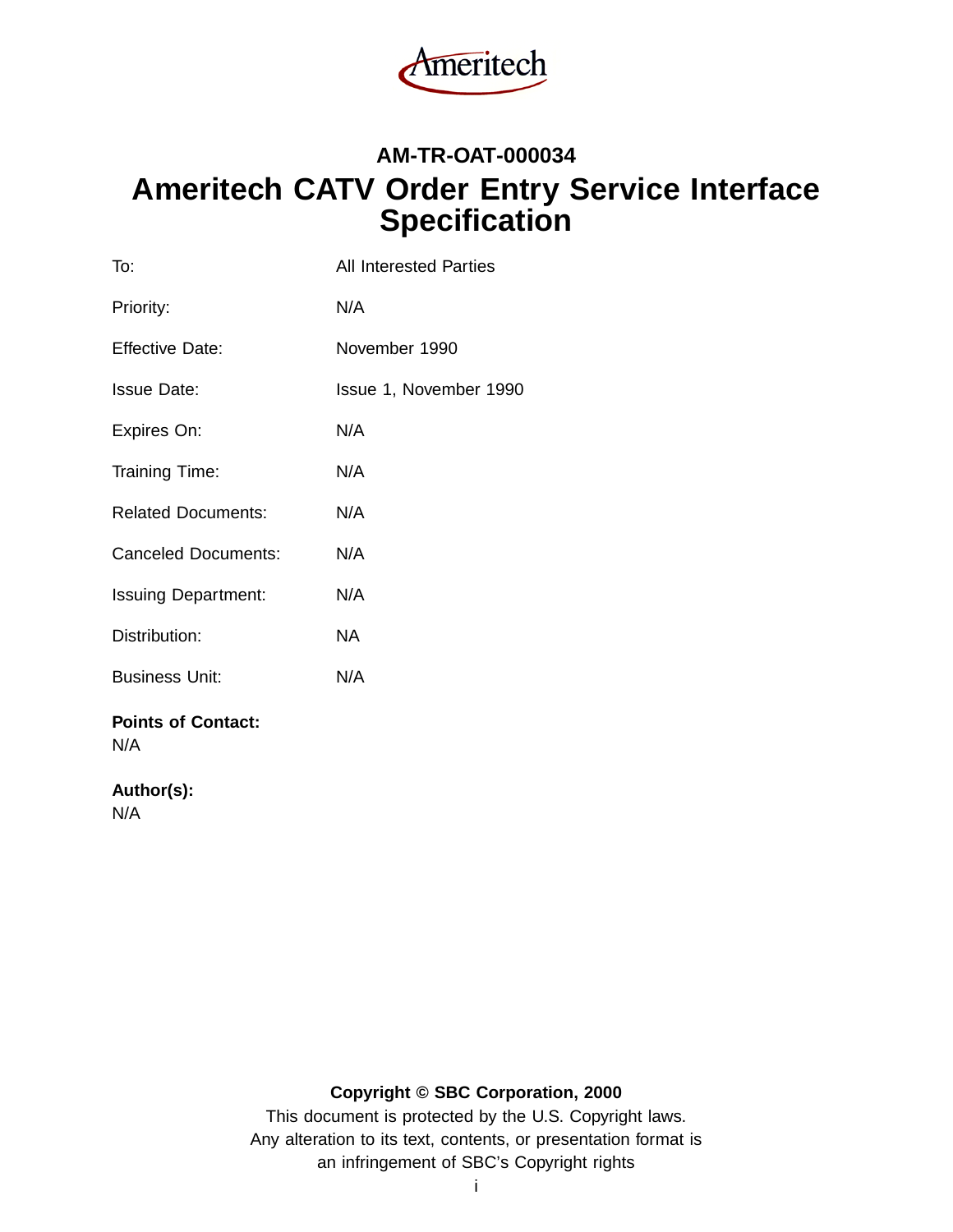## **Table of Contents**

| 1. | Overview                                                         | 3 |
|----|------------------------------------------------------------------|---|
| 2. | <b>Physical Interface</b>                                        | 3 |
| 3. | Information Message (From Network to CPE)                        | 4 |
| 4. | Acknowledgment Message (Optional) (From CPE to Network)          | 5 |
| 5. | Negative Acknowledgment Message (Optional) (From CPE to Network) | 5 |
| 6. | Status Request Message (Optional) (Network to CPE)               | 6 |

**Copyright © SBC Service, Inc. 2000**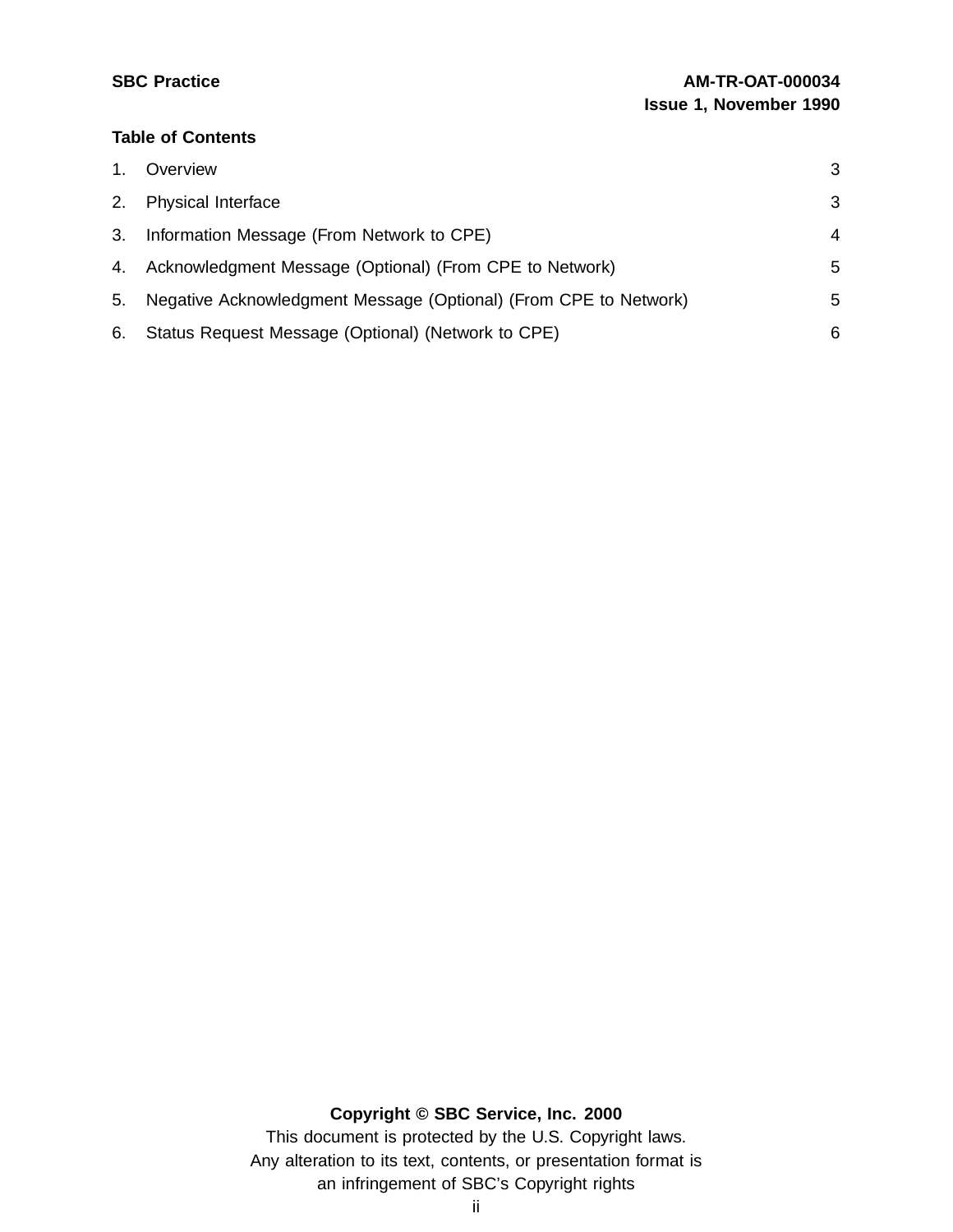## **TECHNICAL REFERENCE NOTICE**

This Technical Reference is published by Ameritech to provide a technical description of the Interface Between Customer Premises Equipment and Ameritech Central Offices for the Ameritech CATV Order Entry Service.

Ameritech reserves the right to revise this document for any reason, including but not limited to, conformity with standards promulgated by various agencies, utilization of advances in the state of the technical arts, or the reflection of changes in the design of any equipment, techniques or procedures described or referred to herein.

**AMERITECH MAKES NO REPRESENTATION OR WARRANTY, EXPRESS OR IMPLIED, WITH RESPECT TO THE SUFFICIENCY, ACCURACY, OR UTILITY OF ANY INFORMATION OR OPINION CONTAINED HEREIN. AMERITECH EXPRESSLY ADVISES THAT ANY USE OF OR RELIANCE UPON THIS TECHNICAL REFERENCE IS AT THE RISK OF THE USER AND THAT AMERITECH SHALL NOT BE LIABLE FOR ANY DAMAGE OR INJURY IN-CURRED BY ANY PERSON ARISING OUT OF THE SUFFICIENCY, ACCURACY, OR UTILITY OF ANY INFORMATION OR OPINION CONTAINED HEREIN.**

This document is not to be construed as a suggestion to any manufacturer to modify or change any of its products, nor does this document represent any commitment by Ameritech or any Ameritech Operating Company (AOC) to purchase any product, whether or not it provides the described characteristics.

Ameritech does not recommend products, and nothing contained herein is intended as a recommendation of any product to anyone.

Nothing contained herein shall be construed as conferring by implication, estoppel, or otherwise any license or right under any patent, whether or not the use of any information herein necessarily employs an invention of any existing or later issued patent.

Ameritech reserves the right not to offer any or all of these services and to withdraw any or all of them at any future time.

Document may be ordered from Ameritech by contacting the Document Order Center at (847) 248-4324.

## **Service Description and Interface Requirements for Ameritech's CATV Order Entry Service**

Ameritech Services has issued a new document, AM-TR-OAT-000034, that describes the Ameritech CATV Order Entry Service. The Ameritech CATV Order Entry Service is provided for

## **Copyright © SBC Service, Inc. 2000**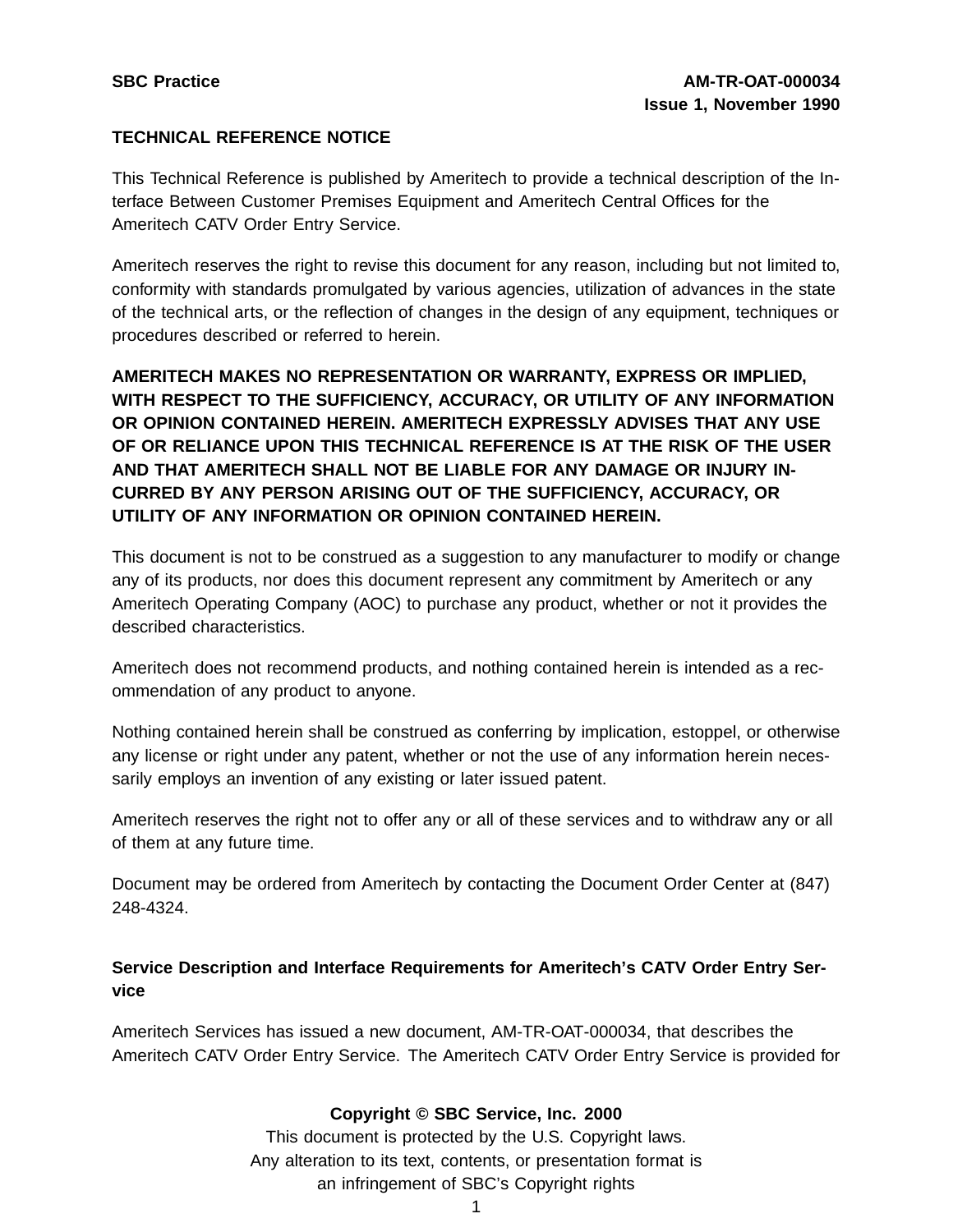# **SBC Practice AM-TR-OAT-000034 Issue 1, November 1990**

cable television operators. It allows the customers of cable operators to place "Pay-Per-View" orders by dialing a phone number associated with the event.

The telephone company central office equipment collects the called number, which represent the event ordered, and the billing telephone number associated with the calling party's line (ANI), and transmits those items of information to the cable television operator.

Deployment information is as follows: Toledo and Columbus, Ohio, and Michigan locations including Traverse City, Saginaw, Pontiac, Wayne and Grand Haven.

#### **Copyright © SBC Service, Inc. 2000**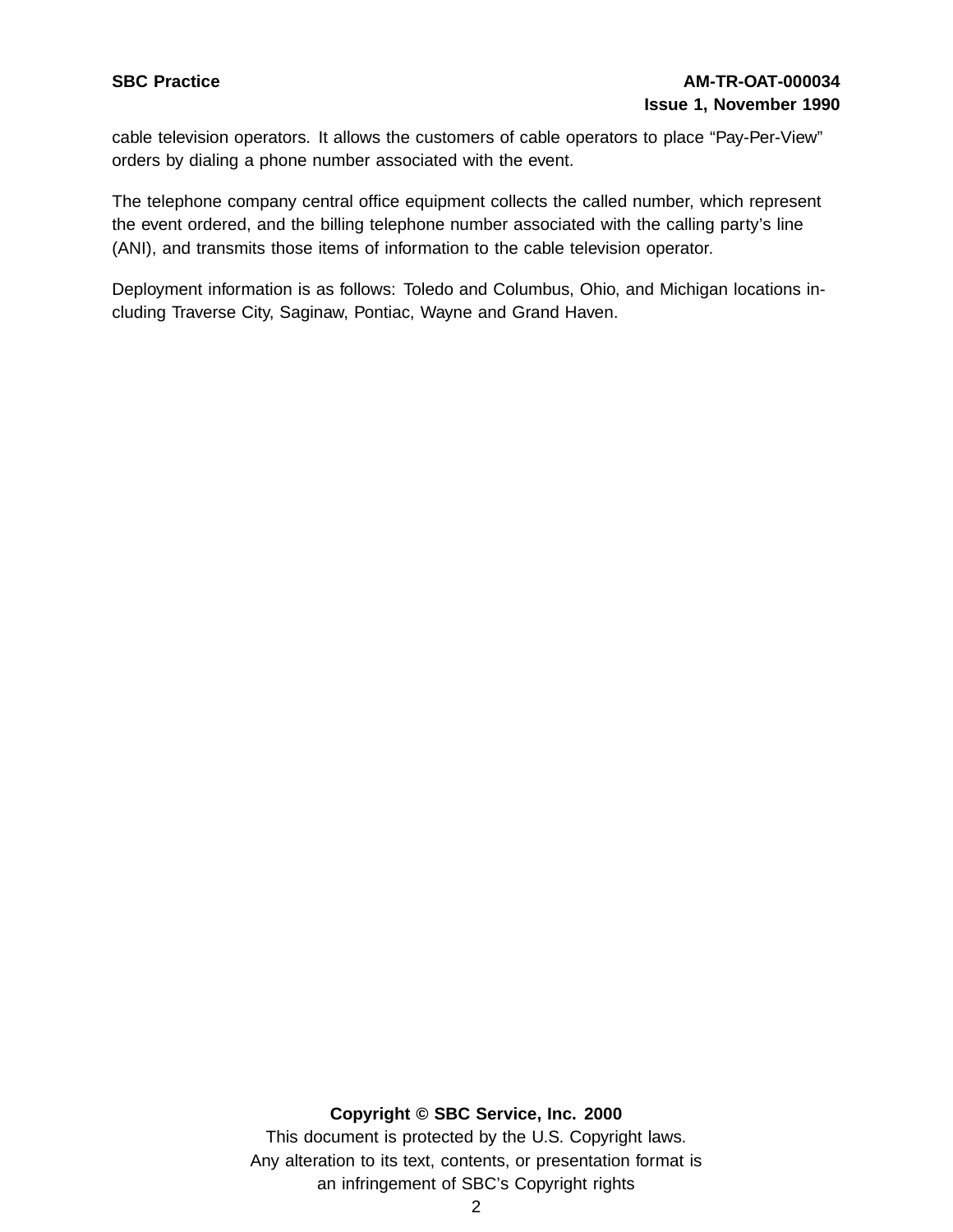#### **1. Overview**

Ameritech CATV Order Entry Service is a service provided to Cable TV vendors which allows a Cable TV subscriber to place a Pay-Per-View (PPV) order simply by dialing a phone number associated with the desired PPV event. The dialing plan for this service is specified and administered by the Ameritech Bell telephone company providing the service.

The telephone company central office equipment collects the called number, which represents the event ordered, and the billing telephone number associated with the calling party's line (ANI), and transmits that information via the interface described in this document to the Cable TV Vendor. Figure 1 illustrates this interface with respect to the telephone network and the CATV vendor.

Information messages can be transmitted in serial format without the optional ACK-NAK and Status Request message. The information message must contain the calling party number (ANI) and the last four digits of the dialed telephone number to be considered a valid information message.

This document provides the generic format for messages transmitted over the interface. The interface is flexible to the extent that standard ASCII control characters can be sequenced within the generic message format as appropriate to accommodate specific implementations.



#### **Figure 1. Network Diagram**

#### **2. Physical Interface**

#### Physical (Data Link) Interface

The physical interface is intended to operate over a 2-wire dedicated private line with full duplex modems. This private line is referred to as the data link. Standard ASCII characters are trans-

#### **Copyright © SBC Service, Inc. 2000**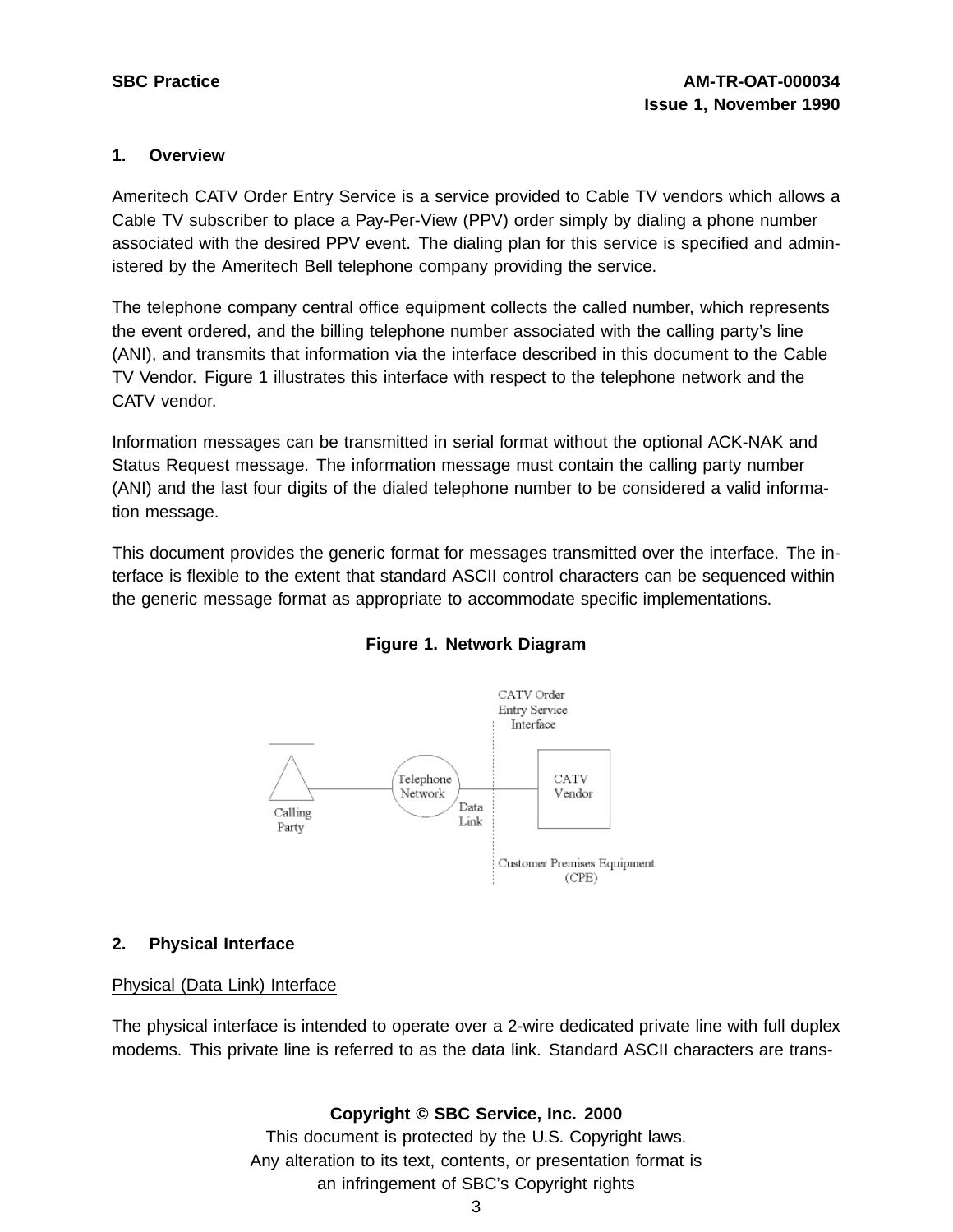mitted over the data link using 7 or 8 bit encoding in an asynchronous mode. The following transmission parameters shall apply:

- odd parity or no parity
- 1 stop bit
- <sup>1</sup> start bit (optional)
- 1.2-2.4 Kbps data transmission rate

## **3. Information Message (From Network to CPE)**

The purpose of the Information Message is to transmit the calling party and called party (event) numbers to the CATV Vendor. The Information Message must contain the calling party (ANI) and called party fields to be valid. The following is the generic format for the Information Message.



- "D" indicates Information Message (Optional)
- Called Party Telephone Number (ANI) 10-bytes (3 digit area code and <sup>7</sup> digit phone #)
- 1-byte space (ASCII 20H) (Optional)
- Called Telephone Number (last <sup>4</sup> digits only) may represent the PPV event ordered.
- 1-byte Carriage Return (ASCII ODH) (Optional)

The above format is for illustration purposes. Optional fields can include the following standard ASCII characters:

#### **Copyright © SBC Service, Inc. 2000**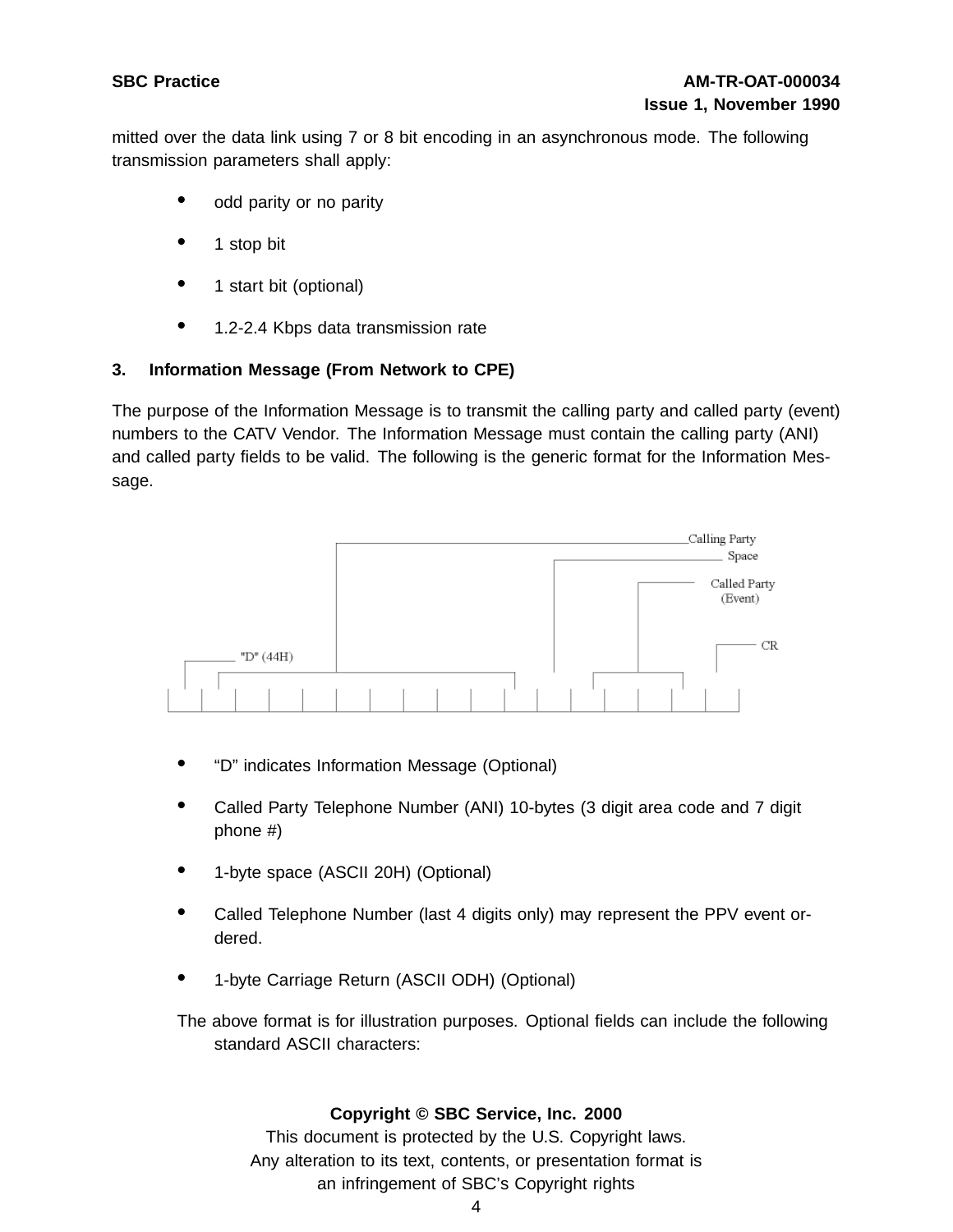- Start of Text  $(STX) = ASCII$  02H
- End of Text  $(ETX) = ASCII$  03H
- Carriage Return (CR) = ASCII 0DH
- Line Feed  $(LF) = ASCII$  OAH
- Space (SPC) = ASCII 20H

#### **4. Acknowledgment Message (Optional) (From CPE to Network)**

The Acknowledgment Message is an optional message which can be used in two-way ACK-NAK implementations. The Acknowledged Message can be sent by the CPE to the network to indicate the condition of the CPE. When sent in response to an Information Message, the network interprets the Acknowledgment to mean that the previous Information Message was received. When sent in response to a Status Request Message, the Acknowledgment Message indicates that the CPE is on-line and is ready for the next message. The following is the generic format for the Acknowledgment Message:



#### **5. Negative Acknowledgment Message (Optional) (From CPE to Network)**

The Negative Acknowledgment Message is an optional message that can be used to two-way ACK-NAK implementations. The CPE may send a Negative Acknowledgment to the network to indicate that an Information Message was not properly received or that the CPE is not ready to

**Copyright © SBC Service, Inc. 2000**